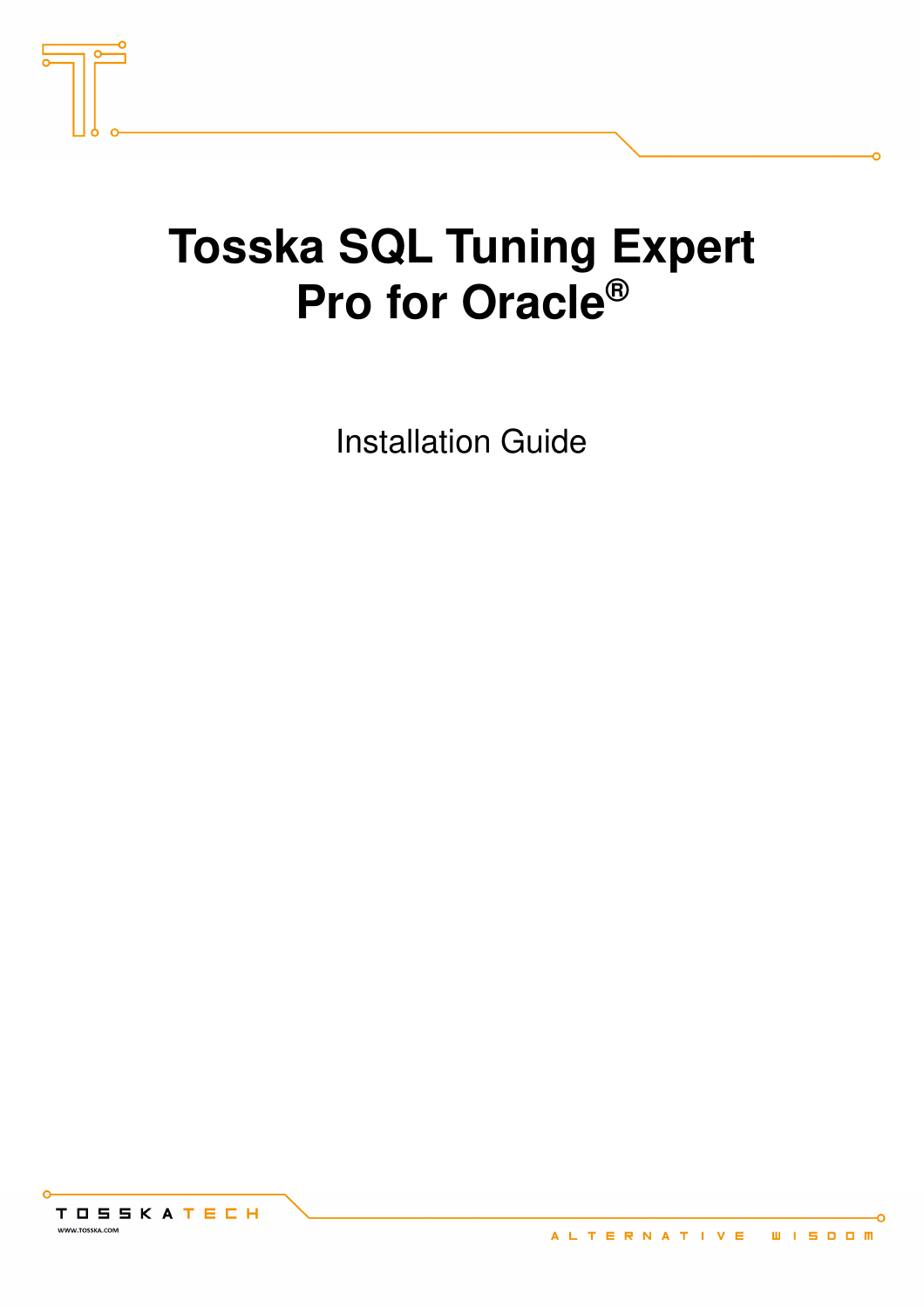

# **Installation**

### **System Requirements**

Before installing Tosska SQL Tuning Expert Pro for Oracle<sup>®</sup>, make sure your system meets the following minimum hardware and software requirements:

| <b>CPU</b>             | 1.8 GHz Processor                                                            |
|------------------------|------------------------------------------------------------------------------|
| <b>Memory</b>          | 2 GB of RAM minimum, 4 GB of RAM recommended                                 |
| <b>Hard Disk Space</b> | 200 MB of disk space for 32-bit installation                                 |
|                        | 400 MB of disk space for 64-bit installation                                 |
| Operating              | Microsoft Windows 7 32-bit and 64-bit                                        |
| <b>System</b>          | Microsoft Windows 10 32-bit and 64-bit                                       |
| <b>NET Framework</b>   | Microsoft, NET Framework 4.5                                                 |
| <b>Database Client</b> | Oracle 9i Client                                                             |
|                        | Oracle 10G Client                                                            |
|                        | Oracle 11G Client                                                            |
|                        | Oracle 12C Client                                                            |
|                        | Oracle client is not required when Basic Type is used for Connection<br>Mode |
|                        |                                                                              |
| <b>Database Server</b> | Oracle database 11.2 or higher version (11.2, 12.1 and 12.2)                 |



ö

ō